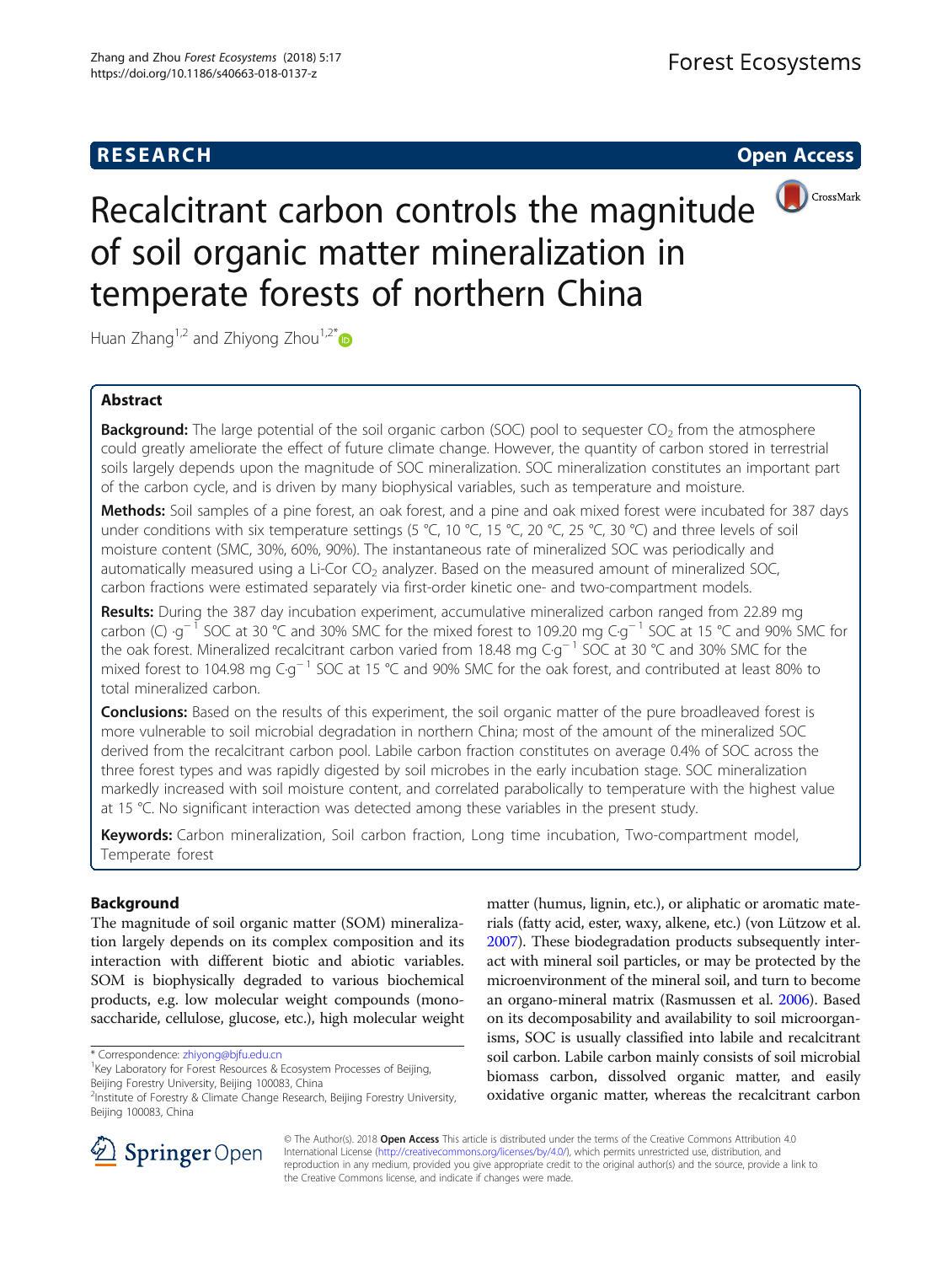usually refers to the component of SOM that is resistant to microbial decomposition or protected by mineral soil particles (Fang et al. [2005;](#page-8-0) von Lützow et al. [2007](#page-9-0)). Apart from this classification, SOC is also partitioned into dissolved organic carbon (DOC), particulate organic carbon, microbial biomass carbon, oxidative carbon, and hydrolyzable carbon (von Lützow et al. [2007](#page-9-0)). Although many different methods have been applied to clearly extract different SOC fractions, a deeper understanding is urgently needed to elucidate the kinetic properties of SOC fractions and their roles in controlling the magnitude of SOM mineralization.

The responses of different SOC fractions to environmental factors were simulated extensively based on a conceptual model, as the analysis method of SOC fractionation could not explicitly predict the impact of future climate change on the SOC pool (Kirschbaum [2000,](#page-9-0) [2006](#page-9-0)). The quantity and the mean residence time of labile or recalcitrant carbon have been well established under different incubation conditions using a one- or two-compartment model, which is underpinned by the mechanism of the kinetic theory (Riffaldi et al. [1996](#page-9-0); Rey and Jarvis [2006](#page-9-0)). The carbon mineralization could be estimated by these models as a function of time and temperature, both of which are the most important factors driving SOC mineralization. In contrast to field studies, these conceptual models could provide the least-biased estimates of the correlation between the decomposition of carbon fractions and incubation variables (Kirschbaum [2000\)](#page-9-0), and increase the comparability between different study results. As expected, these conceptual models would help to identify the major contributor to the variations in SOM mineralization processes among the different forest types.

Incubating temperature and moisture are two wellknown determinants influencing SOM decomposition. The co-occurrence of high moisture content and high temperature could significantly increase SOM decomposition rate, however only below the threshold value of moisture content does a positive relationship exist between soil  $CO<sub>2</sub>$  emission and temperature (Howard and Howard [1993](#page-8-0)). A moisture content between 50 and 60% has been considered optimal for microbial activity (Howard and Howard [1993\)](#page-8-0). Apart from the roles of temperature and soil moisture, the time length of the incubation period is a critical factor in regulating the SOC mineralization process. The proportion of labile and recalcitrant SOC will obviously change with the mineralization process, because there is a large difference in the mean residence time of variant SOC fractions (Mills et al. [2014](#page-9-0)). The mineralization rate of soil carbon has also been found to decline with the incubation time extending (Reichstein et al. [2000\)](#page-9-0), and the regime function of mineralization variables would substitute each other at different incubation stages (Giardina

and Ryan [2000](#page-8-0); Rasmussen et al. [2006\)](#page-9-0). Considering the complex properties of different SOC fractions and the uncertainty of their correlation to mineralization variables, the incubation experiment with a longer time period (more than one year) is of vital importance to clarify the mechanisms underlying SOC mineralization of different forest ecosystems.

The forest type will manipulate the quality and quantity of SOM through the above- and belowground litter inputs (Fissore et al. [2008](#page-8-0)). The first objective of this study was to quantify the pool sizes of labile and recalcitrant SOC and their contribution to the total amount of mineralized SOC for different forest types. Secondly, we aimed to explore the predominant factor controlling the mineralization magnitude of SOC and its fraction. It was hypothesized that the magnitude of SOC mineralization is largely determined by substrate availability in the late incubation stage, and that the incubation factors will affect the supply of SOM to soil microbial decomposers.

## **Methods**

#### Study site and soil sampling

This study has been carried out in the Taiyueshan Long-Term Forest Ecology Research Station, which is located at the National Forest Park of Lingkongshan (36°33′–36°42′ N, 111°59′–112°07′ E; elevation ranging from 1100 to 1950 m a.s.l.). This forest park is located about 200 km southwest of Taiyuan in the Shanxi Province of northern China. The geographic and meteorological conditions and species composition of the forest communities for this study area had already been introduced in detail by (Zhou et al. [2013\)](#page-9-0). The tree species extensively distributed across this forest park are Pinus tabulaeformis Carrière, Quercus wutaishanica Mayr, Betula dahurica Pall, Betula platyphylla Suk, Juglans mandshurica Maxim, Tilia mongolica Maxim, Populus davidiana Dode, Malus baccata Borkh. The major shrub species are Corylus mandshurica Maxim, Corylus heterophylla Fisch, Acer ginnala Maxim, Lespedeza bicolor Turcz, Philadelphus incanus Koehne, Rosa bella Rehd. The herbaceous community mainly consists of Carex lanceolata Boott, Spodiopogon sibiricus Trin, Rubia chinensis Regel et Maack, Thalictrum petaloideum Linn, Melica pappiana Hempel.

Five forest plots of 20  $m \times 20$  m were established in 2013, for each of three forest types: a Pinus tabulaeformis forest, a *Quercus wutaishanica* forest, and a mixed forest of P. tabulaeformis and Q. wutaishanica. The plots were laid out along the topography of the Xiaoshegou catchment area, at a distance of 3 km west of the research station. Five soil samples at 20 cm depth were taken using a 4-cm diameter soil auger to assess the soil condition of each forest plot in late August; these samples were then mixed and combined into a single sample after passing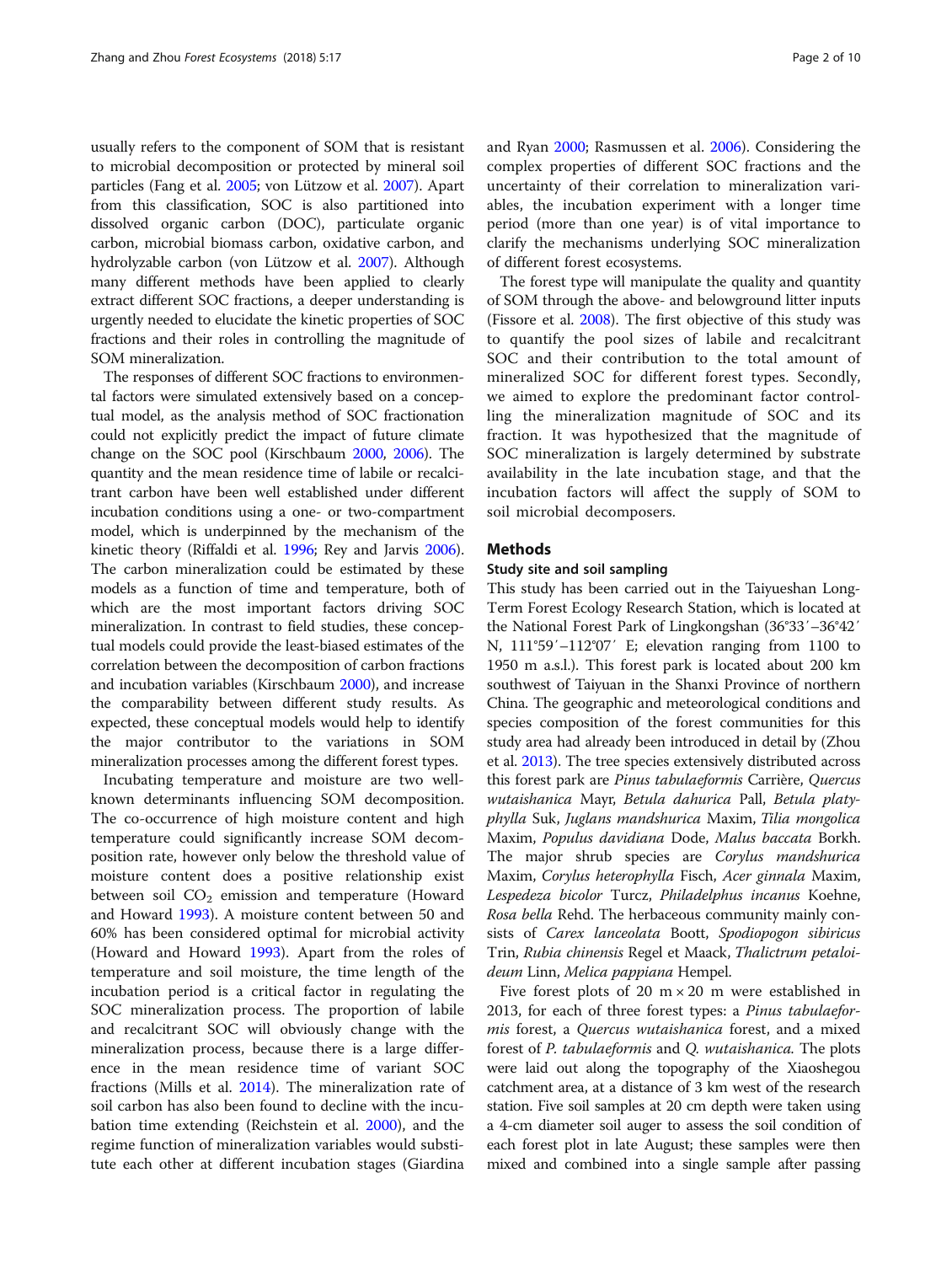<span id="page-2-0"></span>through a 2 cm sieve screen to separate rocks and debris. Each composite soil sample was separated into two subsamples. One sub-sampled was transported in an icecooled container to the Key Laboratory for Forest Resources & Ecosystem Processes of the Beijing Forestry University. Soil physicochemical properties were analyzed with air-dried soil of 20 g being ground and passed through a 0.18-mm sieve screen. SOC content was analyzed via the standard Mebius method (Nelson and Sommers [1982\)](#page-9-0). TN content was analyzed following the Kjeldahl digestion procedure and ammonium nitrogen  $(NH<sub>4</sub> - N)$  was colorimetrically measured by the alkali method with a Tector KJeltec 1025 Distilling system (Gallaher et al. [1976](#page-8-0)). The soil pH was measured in deionized  $H<sub>2</sub>O$  with a water to soil ratio of 2.5:1 using the Sartorius AG method (PB-10, Sartorius, Germany). The water holding capacity (WHC) was determined by saturating 20 g fresh soil above a filter paper in a 10-cm glass funnel, and then permitting the water to drain for 4–6 h before being weighed  $(n = 5)$ . The saturated soils were then oven-dried at 105 °C to a constant mass, until the WHC was equal to the percentage of water retained after several hours' drainage (for 100% WHC). Soil microbial biomass carbon and nitrogen contents were measured using the chloroform-fumigation method with a mean calibration factor  $k<sub>C</sub>$  of 0.38 (Vance et al. [1987a](#page-9-0), [1987b](#page-9-0)). Concurrently with soil sampling, soil bulk density was measured by dividing the mass of oven-dried soil (at 105 °C) by the cylinder volume  $(100 \text{ cm}^3)$  after subtracting the detritus volume for each forest plot.

## Incubation and measurement of SOC mineralization rate

The second sub-sampled soil was immediately  $(< 2 d)$  delivered in a cooler with blue ice to the Key Laboratory of Ecosystem Network Observation and Modeling, Chinese Academy of Sciences. The sub-sampled soil of each forest plot was divided into eighteen 40 g equivalent aliquots; the soil moisture content (SMC) of every six aliquots was individually adjusted to 30, 60 and 90% WHC. The moisture-adjusted soil samples were placed in 200 cm<sup>3</sup> plastic flasks with lids perforated to allow gas diffusion, and connected directly to the  $CO<sub>2</sub>$  measurement system. After getting static and equilibrated for 5 days, six soil samples separately at 30, 60 and 90% of WHC for each forest plot were respectively incubated for 387 days in a microcosm with temperatures of 5 °C, 10 °C, 15 °C, 20 °C, 25 °C and 30 °C and a stable air moisture content ( $n = 5$ ) per incubator). To prevent anaerobiosis, the perforated hole of the flask lid was not sealed until 24 h before the measurement of soil organic carbon mineralization rate. Throughout the whole incubation period, the flask was periodically weighed and the required proportion of deionized water was added to maintain soil moisture content at 30%, or 60%, or 90% of WHC.

The measurement of SOC mineralization started at different time intervals after the equilibrated soil samples had been incubated in microcosms. The instantaneous rate of SOC mineralization was measured as  $CO<sub>2</sub>$  efflux from soil within flask on day 1, 3, 5, 8, 16, 23, 29, 36, 43, 57, 75, 118, 151, 180, 225, 252, 293, 361, 387 in sequence. Sixteen flasks of soil samples were placed in an electronic water bath at the same temperature as that at which the soil samples were incubated. These flasks were connected to a PRI-8800 Automatic Temperature Control Soil Flux System (PRI-8800; Pre-Eco, Beijing, China). This automated system was mainly composed of a Li-Cor  $CO<sub>2</sub>$  analyzer (Li-7000), an air-flow controller, soda-lime equipment to manipulate the initial  $CO<sub>2</sub>$  concentration, and a data collector. Comprehensive information and the schematic configuration of this automated system were introduced in detail by He et al. ([2013\)](#page-8-0). The SOC mineralization rate was estimated using the following equation:

$$
R_s = (L \times V \times \alpha \times \beta)/m \tag{1}
$$

where  $R_s$  represents the instantaneous rate of SOC mineralization ( $\mu$ g C⋅g<sup>-1</sup> soil⋅h<sup>-1</sup>); *L* refers to the slope of the  $CO<sub>2</sub>$  concentration; *V* is the volume of the incubation flask and gas tube (cm<sup>3</sup>); *m* is the dry weight of the soil sample (g);  $\alpha$  is the transformation parameter of the CO<sub>2</sub> mass;  $\beta$  is the transformation coefficient of time.

Based on the SOC mineralization rate, the cumulative mineralized SOC for a specific period of time was also calculated following the empirical function below.

$$
C_{cum} = 1/SOC_f \times \sum \{ (R_{si} + R_{s(i+1)}) \times (t_{i+1} - t_i)/2 \}
$$
\n(2)

where  $C_{cum}$   $C_{cum}$  is the cumulative mineralized SOC (mg C⋅g<sup>-1</sup> SOC); SOC<sub>f</sub> SOC<sub>f</sub> refers to soil organic carbon content (g⋅kg<sup>-1</sup>) for the corresponding forest plot;  $R_{si}$ and  $R_{s(i+1)}$  are the instantaneous rates of SOC mineralization measured consecutively at time  $i$  and  $i + 1$ , as calculated by Eq. (1).

## Calculation of soil carbon fractions

Different soil carbon pools were estimated by the firstorder kinetic one-compartment and two-compartment models based on the relationship of cumulative mineralized SOC and the time length of the incubation period. Firstly, the potentially mineralizable carbon pool in soil was calculated via fitting the mean cumulative mineralized carbon data at a different incubation temperature and moisture for each forest type to the following model (Sanford and Smith [1972;](#page-9-0) Rey and Jarvis [2006\)](#page-9-0):

$$
C_{cum}(t) = C_0 \times \left(1 - e^{-k_0 t}\right) \tag{3}
$$

where  $C_{cum}(t)$  is the mean cumulative mineralized SOC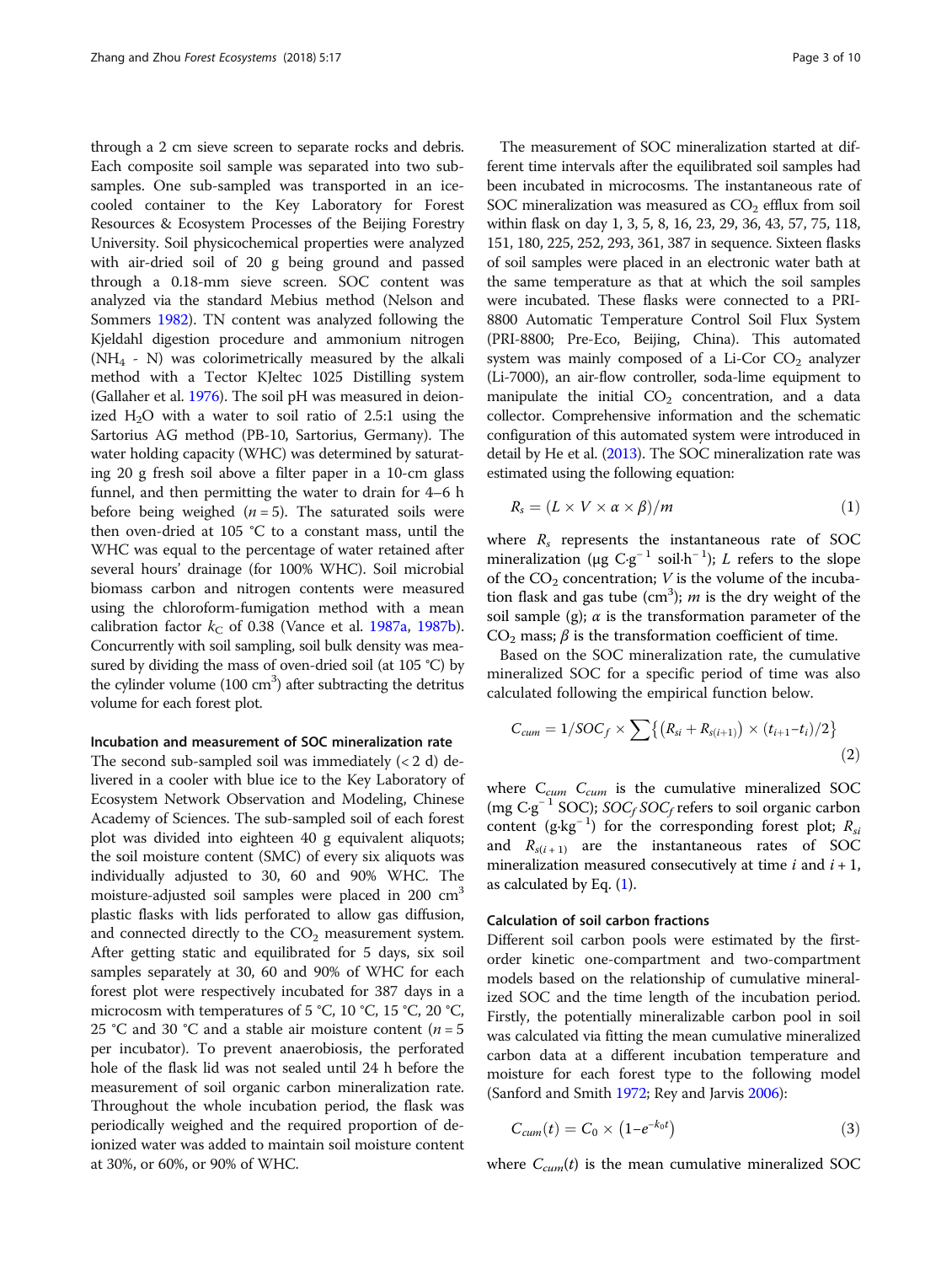until time t (mg C∙g<sup>−1</sup> SOC),  $C_0$  is the 'potential' mineralizable C (mg  $\text{C-g}^{-1}$  SOC),  $k_0$  is the decomposition rate constant for mineralization carbon  $(\text{day}^{-1})$ , and t is the incubation time (day).

Secondly, the first-order two-compartment model was applied to calculate labile carbon fraction and recalcitrant carbon fraction (Andrén and Paustian [1987;](#page-8-0) Rey and Jarvis [2006](#page-9-0)). This equation was displayed as below:

$$
C_{cum}(t) = C_1 \times (1 - e^{-k_1 t}) + C_2 \times (1 - e^{-k_2 t}) \tag{4}
$$

where  $C_{cum}(t)$  is the mean cumulative carbon mineralized during the incubation period time t (mg  $C·g^{-1}$ SOC),  $C_1$  is the labile carbon fraction (mg C⋅g<sup>-1</sup> SOC),  $C_2$  is the recalcitrant carbon fraction (mg C⋅g<sup>-1</sup> SOC),  $k_1$ and  $k_2$  are the first-order kinetic decomposition rate constants for the labile and recalcitrant carbon fractions (day<sup>−</sup> <sup>1</sup> ) respectively. The cumulative mineralized SOC (the emitted  $CO<sub>2</sub>$ ) is expressed on a basis of SOC content (mg  $C·g^{-1}$  SOC) when fitting models (3) and (4) to the incubation data, and the modeled result essentially represents the SOC fraction that was mineralized. More detailed information about the law to employ these models may be found in Rasmussen et al. ([2006](#page-9-0)) and Rey and Jarvis ([2006](#page-9-0)).

In order to get the reasonable parameters from functions (3) and (4), several criteria were set up: that (i)  $k_0$ and  $k_1$  were larger than 0, and that (ii)  $k_1$  was larger than  $k_2$ , and that (iii)  $C_0$ ,  $C_1$  and  $C_2$  were larger than zero. Additionally, one assumption was followed that  $(C_1 +$  $C_2$ ) was equal to 1000 mg C⋅g<sup>-1</sup> SOC (i.e. the two carbon fractions add up to the total amount of initial organic carbon in the sample). Based on the functions (2), (3) and (4) and the estimations of different carbon pools, the quantity of mineralized recalcitrant carbon was assumed to be the difference between the total amount of mineralized carbon and that of  $C_0$  (potential mineralizable C) or  $C_1$  (labile carbon fraction). In the present study,  $C_0$  was used to estimate the amount of mineralized recalcitrant carbon, as most  $C_1$  could not meet the criterion (iii) at a moisture content of 30% for all forest types (Additional file [1\)](#page-8-0).

#### Statistical analyses

The data presented in the tables and figures represent the mean value under different incubation conditions for each forest type. The differences of soil carbon pools for various incubation conditions and forest types were tested using one way ANOVA or multi-factor analysis of variance. Equations  $(3)$  $(3)$  and  $(4)$  were fitted using nonlinear regression analysis ('nls' of R language). The starting value for each parameter was obtained from the published literature. Canonical correspondence analysis (CCA) was applied using the function ' $cc\alpha$ ' in the vegan package of R.

All of the statistical analyses were done using the software R3.4.0. The figures in this paper were compiled using SigmaPlot 10.0 and R software.

## Results

#### Cumulative mineralized carbon

The cumulative carbon mineralized  $(C_{cum}$ , C respired per g initial SOC) over the incubation period (387 days) significantly varied with forest type, incubation temperature and soil moisture content, but no significant interaction effect was found on  $C_{cum}$  among these three variables (Table 1). Under the same incubation temperature,  $C_{cum}$ showed an increasing trend with SMC from 30 to 60 to 90% for each forest type; the forest of Q. wutaishanica had a higher  $C_{cum}$  value than those of the *P. tabulaeformis* forest and the mixed forest, under similar incubation conditions except at 5 °C; a parabolic correlation existed between  $C_{cum}$  and incubation temperature at the same SMC gradient for each forest type. The highest value of  $C_{cum}$  was 96.74, 109.20, and 100.08 mg C⋅g<sup>-1</sup> SOC respectively for the P. tabulaeformis forest, the Q. wutaishanica forest, and the mixed forest under an incubation condition of 15 °C and 90% SMC (Fig. [1](#page-4-0); Additional file [2](#page-8-0)).

## Potential mineralizable carbon

Potential mineralizable carbon  $(C_0)$  was calculated by fitting the first-order kinetic one-compartment model to the data of  $C_{cum}$ . The estimation of  $C_0$  was lowest at 3.70 mg C⋅g<sup>−1</sup> SOC at 10 °C and 30% SMC, and highest at 4.51 mg  $C·g^{-1}$  SOC under 15 °C and 90% SMC for the *P. tabulaeformis* forest, it varied from 3.60 mg  $C·g^{-1}$ SOC (20 °C + 30% SMC) to 4.24 (25 °C + 90% SMC) mg  $C·g<sup>-1</sup>$  SOC for the Q. *wutaishanica* forest, and ranged from 3.59 mg  $C·g^{-1}$  SOC (30 °C + 60% SMC) to 4.75 (5 °C + 30% SMC) mg C⋅g<sup>-1</sup> SOC for the mixed forest (Table [2\)](#page-4-0). Although the results of multi-factor analysis of variance indicated that  $C_0$  and its decomposition rate constant  $(k_0)$  were markedly influenced by forest type, incubation temperature and SMC, there was not a clear trend of  $C_0$  changing with increasing temperature. SMC had a weak positive effect on  $C_0$  (Table [3](#page-5-0)).

Table 1 Effects of temperature, moisture and forest type on cumulative mineralized carbon  $(C_{\text{min}})$ 

| Variable              | Df | Sum Sa | Mean Sq | F      | Р        |
|-----------------------|----|--------|---------|--------|----------|
| F                     | 2  | 5989   | 2994    | 7.066  | 0.0011   |
| M                     | 2  | 87,270 | 43,635  | 102.98 | $2e-16$  |
| Τ                     | 5  | 15,736 | 3147    | 7.427  | 1.89e-06 |
| FXM                   | 4  | 3387   | 847     | 1.998  | 0.959    |
| FXT                   | 10 | 3683   | 368     | 0.869  | 0.563    |
| $M \times T$          | 10 | 5403   | 540     | 1.275  | 0.246    |
| $F \times M \times T$ | 20 | 3041   | 152     | 0.359  | 0.995    |

F, M and T represent forest type, moisture content, and temperature, respectively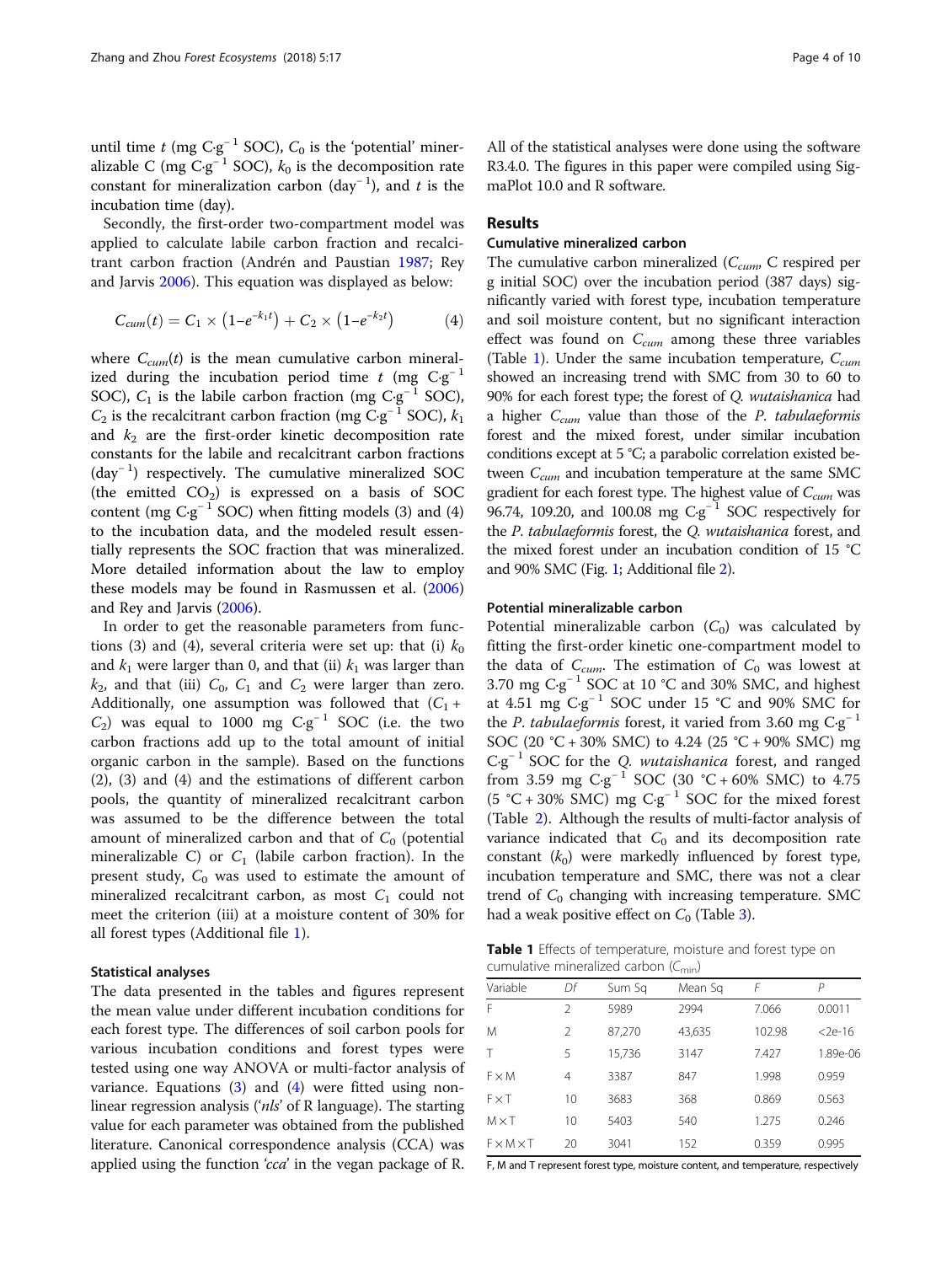<span id="page-4-0"></span>

The decomposition rate constant  $(k_0)$  was prominently affected and significantly increased by SMC under the same temperature gradient, and kept increasing slightly with temperature under the same SMC for each forest type. Obviously,  $k_0$  under 30 °C and 90% SMC condition was highest at  $25.06 \times 10^{-3}$ ,

 $33.93 \times 10^{-3}$  and  $32.04 \times 10^{-3}$  day<sup>-1</sup> for the *P. tabu*laeformis forest, the Q. wutaishanica forest, and the mixed forest, respectively (Table [4](#page-5-0)).

We only presented the data of  $C_1$ ,  $k_1$  and  $k_2$  at 60%, 90% SMC as supportive materials, since the first-order kinetic two-compartment model did not fit well the data

**Table 2** Potential mineralizable soil carbon (C<sub>0</sub>) obtained through fitting the model (C<sub>cum</sub>(t) = C<sub>0</sub> × (1−e<sup>-k<sub>0</sub>t)) to cumulative</sup> mineralized carbon  $(C_{cum})$  at temperature and moisture incubation conditions

| Forest type     | Moisture (%) | $5^{\circ}$ C | 10 °C     | 15 °C     | 20 °C | 25 °C | 30 $^{\circ}$ C |
|-----------------|--------------|---------------|-----------|-----------|-------|-------|-----------------|
| Pinus           | 30           | 4.12a         | 3.70a     | 3.97a     | 3.87a | 3.72a | 3.75a           |
|                 | 60           | 3.95a         | 4.15a     | $4.08$ ab | 4.00a | 3.89a | 3.77a           |
|                 | 90           | 4.22a         | 4.26a     | 4.51 b    | 4.08a | 4.09a | 3.95a           |
| Oak<br>30<br>60 |              | 3.86a         | 4.11a     | 4.04a     | 3.60a | 4.06a | 3.34a           |
|                 |              | 3.73a         | 3.76a     | 4.01a     | 3.91a | 3.84a | 3.89 b          |
|                 | 90           | 4.10a         | 4.06a     | 4.23a     | 4.22a | 4.24a | 4.14 b          |
| Mixed           | 30           | 4.75 b        | 4.46 b    | 4.04a     | 3.83a | 4.05a | 4.41a           |
|                 | 60           | 3.92a         | 3.86a     | 4.06a     | 3.88a | 3.90a | 3.59a           |
|                 | 90           | 4.09 ab       | $4.07$ ab | 4.31a     | 4.06a | 4.16a | 3.95a           |
|                 |              |               |           |           |       |       |                 |

Variant lowercase letter means significant difference at  $P < 0.05$  among moisture gradients (n = 5)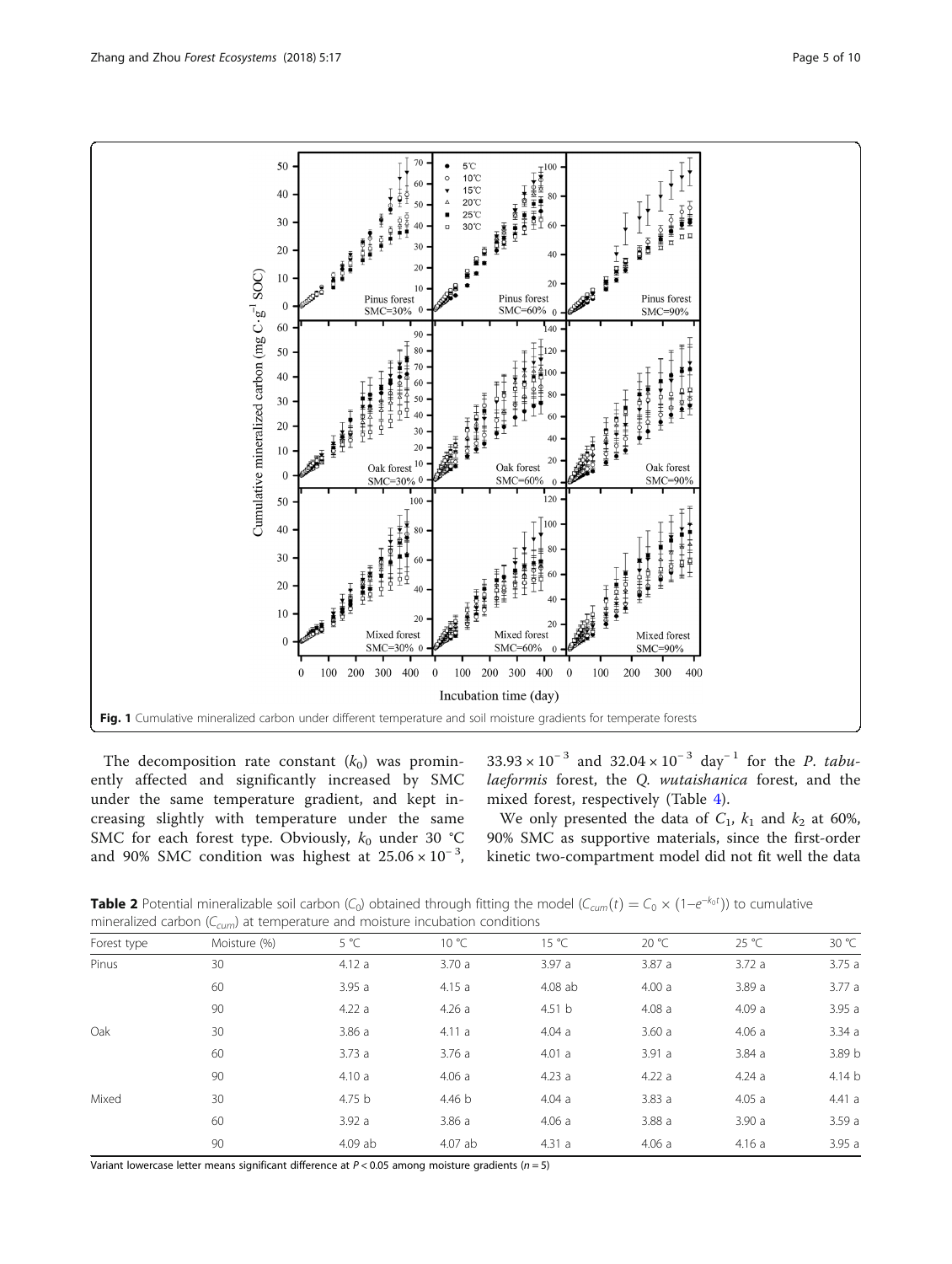<span id="page-5-0"></span>Table 3 The effects of temperature, moisture and forest type on potential mineralizable carbon  $(C_0)$ 

| Variable     | Df            | Sum Sa | Mean Sq | F     | P     |
|--------------|---------------|--------|---------|-------|-------|
| F            | $\mathcal{P}$ | 1.57   | 0.787   | 3.622 | 0.028 |
| M            | $\mathcal{D}$ | 2.73   | 1.366   | 6.288 | 0.002 |
|              | 5             | 2.69   | 0.537   | 2.472 | 0.033 |
| FXM          | 4             | 2.63   | 0.658   | 3.029 | 0.019 |
| FxT          | 10            | 1.37   | 0.138   | 0.633 | 0.785 |
| $M \times T$ | 10            | 1.54   | 0.154   | 0.707 | 0.717 |
| FXMXT        | 20            | 4.52   | 0.226   | 1.041 | 0.416 |

F, M and T represent forest type, moisture content, and temperature respectively

of  $C_{cum}$  at 30% SMC for all forest types.  $C_1$  was on average lower than  $C_0$  by one unit.

# Contribution of recalcitrant carbon to the cumulative mineralized carbon

The amount of recalcitrant carbon mineralized during the incubation period was indirectly calculated from the cumulative mineralized carbon  $(C_{cum})$  minus the potential mineralizable carbon  $(C_0)$ . The value of mineralized recalcitrant carbon varied from 18.48 mg  $C·g^{-1}$  SOC at 30 °C and 30% SMC for the mixed forest to 104.98 mg C⋅g<sup>-1</sup> SOC at 15 °C and 90% SMC for the oak forest (Table [5](#page-6-0)). Similar to  $C_{cum}$  and  $C_0$ , the mineralized recalcitrant carbon was also greatly influenced by forest type, incubation temperature and SMC (Table [6\)](#page-6-0).

The mineralized recalcitrant carbon took over more than 80% of cumulative mineralized carbon for all forest types, under any incubation condition. This percentage was significantly manipulated and markedly increased by SMC for each forest type and temperature gradient (Table [7\)](#page-7-0).

# Soil biophysical properties and their effects on carbon mineralization

Soil resource content and physicochemical properties were influenced by forest type: the Q. wutaishanica forest had higher values than the P. tabulaeformis forest in SOC, TN, but was lower in SBD (Table [8](#page-7-0)).

The results of the canonical correspondence analysis indicated that the recalcitrant carbon mineralization was affected jointly by forest type, SOC, SBD, SMBN and soil pH, and its 68.33% variance was mainly ascribed to these five factors ( $P = 0.003$ ). SOC and SBD had a converse effect and clustered along the first axis explaining 50.42% of the total variance, and SMBN and pH along the second axis comprising 20.02% of the total variance. SBD played an important role in determining the recalcitrant carbon mineralization in the P. tabulaeformis forest, SOC and pH were important factors in the Q. wutaishanica forest, and SMBN and pH had a great function in the mixed forest (Fig. [2](#page-8-0)).

## **Discussion**

#### The magnitude of SOC mineralization and its fraction

Although invariant correlations were not detected between the amount of mineralized SOC and some incubation variables, there existed a constant and gradually increasing trend of cumulative mineralized SOC with incubation time in the present study. The longer the incubation time period, the larger the amount of mineralized SOC. At the end of this incubation experiment, the broadleaved forest at 15 °C and 90% SMC was found to have the highest value of mineralized SOC at 109.20 mg  $C·g^{-1}$  SOC, which was about four times higher than the lowest value of the mixed forest soil at 30 °C and 30% SMC. The total amount of the mineralized SOC in the present study averaged 58.37 mg  $C·g^{-1}$ SOC across all incubation conditions, which was in agreement with other results of Rey et al. ([2005](#page-9-0), [2008](#page-9-0))

**Table 4** Decomposition constant ( $k_0$ ,  $\times$  10<sup>-3</sup>, day<sup>-1</sup>) obtained through fitting the model ( $C_{cum}(t) = C_0 \times (1-e^{-k_0t})$ ) to cumulative mineralized carbon ( $C_{cum}$ ) at temperature and moisture incubation conditions

| Forest type     | Moisture (%) | 5 °C               | 10 °C   | 15 °C    | 20 °C    | 25 °C    | 30 °C   |
|-----------------|--------------|--------------------|---------|----------|----------|----------|---------|
| Pinus           | 30           | 6.79a              | 7.42a   | 9.36a    | 9.67a    | 8.92a    | 9.21a   |
|                 | 60           | 10.59 ab           | 12.05a  | 14.62a   | 14.96 ab | 16.26 ab | 21.27 b |
|                 | 90           | 11.90 b            | 14.04 a | 15.40 a  | 19.36 b  | 20.43 b  | 25.06 b |
| Oak<br>30<br>60 |              | 6.89a              | 6.72a   | 10.14a   | 10.08a   | 8.80a    | 12.85 a |
|                 |              | 12.30 b            | 13.71a  | 20.05 ab | 19.85 ab | 25.81 b  | 27.53 b |
|                 | 90           | 11.68 b            | 16.18a  | 24.71 b  | 25.43 b  | 29.31 b  | 33.93 b |
| Mixed           | 30           | 4.63a              | 4.94a   | 7.99 a   | 6.85a    | 6.95a    | 6.32a   |
|                 | 60           | 10.87 <sub>b</sub> | 12.83 b | 15.56 ab | 17.23 b  | 20.02 b  | 26.43 b |
|                 | 90           | 13.56 b            | 15.64 b | 18.99 b  | 22.08 b  | 25.91 b  | 32.04 b |

Variant lowercase letter means significant difference at  $P < 0.05$  among moisture gradients (n = 5)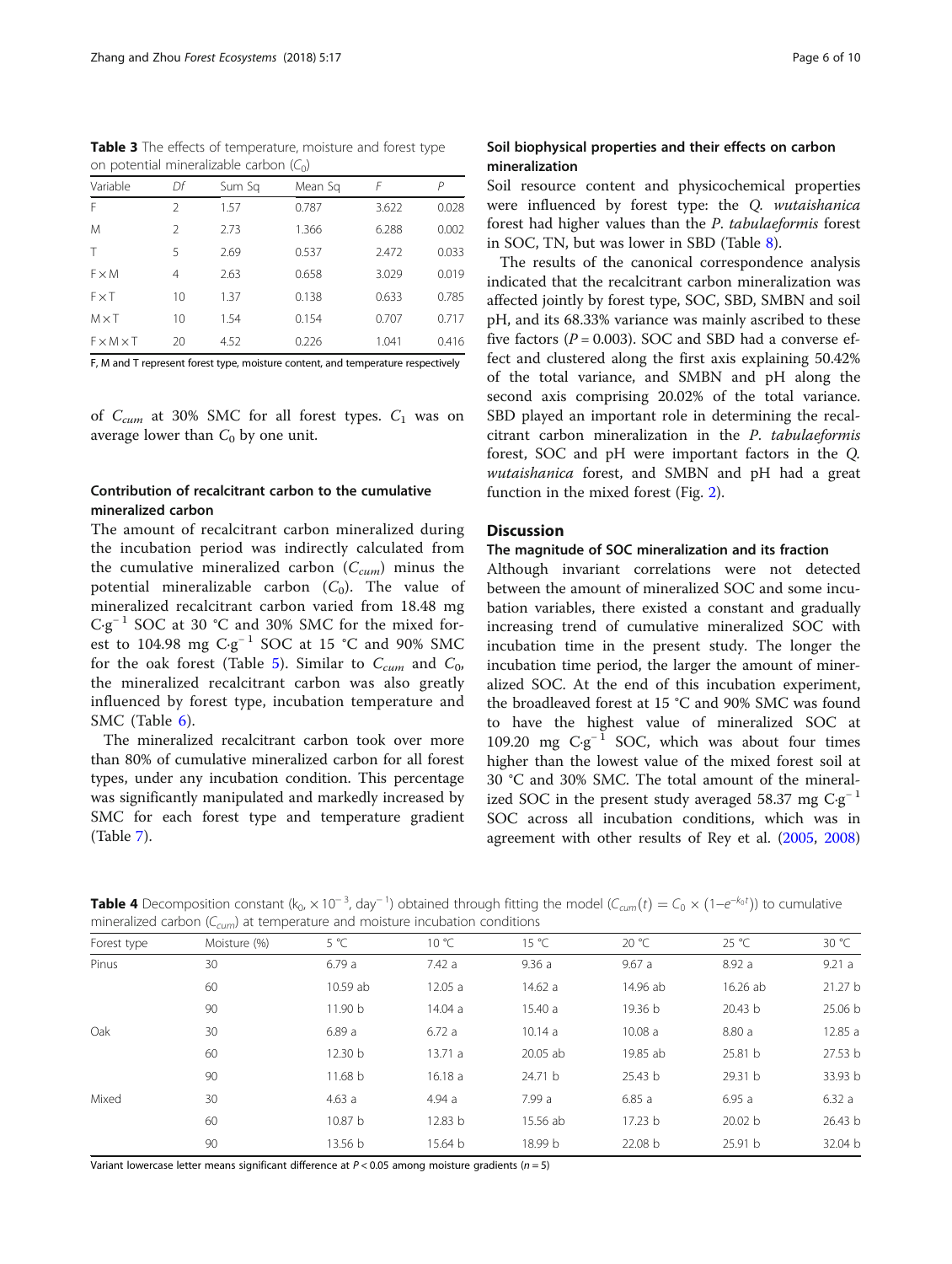| Forest type | Moisture (%) | $5^{\circ}$ C | 10 °C    | 15 °C    | 20 °C    | $25^{\circ}$ C | 30 °C    |
|-------------|--------------|---------------|----------|----------|----------|----------------|----------|
| Pinus       | 30           | 35.68 a       | 36.37 a  | 44.05 a  | 25.72a   | 23.12a         | 28.33 a  |
|             | 60           | 43.11 b       | 57.81 b  | 59.59 a  | 53.60 b  | 48.03 b        | 39.29 b  |
|             | 90           | 57.87 c       | 67.87 b  | 92.29 b  | 59.23 b  | 59.79 b        | 49.29 с  |
| Oak         | 30           | 37.25a        | 35.55a   | 43.88 a  | 29.10a   | 42.60a         | 23.31a   |
| 60          |              | 43.69 ab      | 53.85 ab | 70.87 ab | 64.54 ab | 60.90 ab       | 59.44 b  |
|             | 90           | 66.02 b       | 71.81 b  | 104.98 b | 99.87 b  | 89.94 b        | 80.57 b  |
| Mixed       | 30           | 32.50a        | 33.94 a  | 37.77 a  | 27.56a   | 26.94a         | 18.48 a  |
|             | 60           | 51.35 ab      | 50.65 ab | 73.44 b  | 54.16 ab | 55.29 ab       | 43.40 ab |
|             | 90           | 66.18 b       | 65.50 b  | 95.77 b  | 79.83 b  | 89.54 b        | 66.87 b  |

<span id="page-6-0"></span>**Table 5** Mineralized recalcitrant carbon ( $C_r = C_{cum} - C_0$ ) during the incubation period for three forest types under different incubation conditions

Variant lowercase letter means significant difference at  $P < 0.05$  among moisture gradients ( $n = 5$ )

and of the permafrost peatland in northeast China (Wang et al. [2010](#page-9-0)). This mean value of total mineralized SOC also fell well within the range of mineralized carbon compiled by Hamdi et al. ([2013\)](#page-8-0). The results of the present study agree with other research results where SOC had been mineralized under similar incubation conditions.

The cumulative mineralized carbon had a curvilinear relationship with the incubation time, and was fitted to the first order kinetic one-compartment or two-compartment model to estimate the soil carbon fractions for each forest type. Only the estimates from the one-compartment model were presented in this study, as the twocompartment model did not fit well the data of cumulative carbon mineralized at 30% SMC. The potential mineralizable carbon  $(C_0)$  averaged 4.00 mg  $C_2g^{-1}$  SOC, contributing on average 8.36% to the total mineralized carbon across all incubation conditions, and taking over 0.4% of soil carbon. Its decomposition constants  $(k_0)$  varied around  $1.23\times 10^{-2}$  day $^{-1}$  for all incubation conditions. As recalcitrant carbon was assumed to be SOC or cumulative mineralized carbon minus potential mineralizable carbon, it contributed more than 90% to the SOC pool and almost 99% to the total mineralized carbon. The lowest proportion of labile SOC was also found by the studies

Table 6 Effects of temperature, moisture and forest type on mineralized recalcitrant carbon (C)

| THITICIALIZED TECAICIDATIC CATDOTT (C/) |                |        |         |        |           |  |  |  |
|-----------------------------------------|----------------|--------|---------|--------|-----------|--|--|--|
| Variable                                | Df             | Sum Sa | Mean Sq | F      | Р         |  |  |  |
| F                                       | $\mathfrak{D}$ | 5943   | 2971    | 7.154  | 0.001     |  |  |  |
| M                                       | $\mathcal{P}$  | 86,705 | 43,352  | 104.38 | $<$ 2e-16 |  |  |  |
| Т                                       | 5              | 15,476 | 3095    | 7.452  | 1.8e-06   |  |  |  |
| FXM                                     | 4              | 3413   | 853     | 2.054  | 0.088     |  |  |  |
| FXT                                     | 10             | 3608   | 361     | 0.869  | 0.563     |  |  |  |
| $M \times T$                            | 10             | 5250   | 525     | 1.264  | 0.252     |  |  |  |
| $F \times M \times T$                   | 20             | 2906   | 145     | 0.35   | 0.996     |  |  |  |
|                                         |                |        |         |        |           |  |  |  |

F, M and T represent forest type, moisture content, and temperature respectively

of Yang et al. ([2006](#page-9-0)), Rey and Jarvis (2006), but  $k_0$  was slightly lower in the report of Rey and Jarvis ([2006](#page-9-0)). This variation in  $k_0$  value may be ascribed to the different moisture content during the incubation process.

# The effects of temperature and moisture on SOC mineralization rate

Temperature and moisture content are two important variables manipulating the magnitude of SOC mineralization. When other factors, e.g. soil moisture and pH, are in optimal status, carbon mineralization often exponentially increases with temperature, and their correlation is frequently described by the Arrhenius function or the Michaelis-Menten model (Davidson et al. [2012](#page-8-0)). In this study, the cumulative mineralized carbon was significantly influenced by the incubation temperature, however, it reached the highest value at 15 °C under each moisture gradient for all forest types. In most cases, no significant difference was found in the total amount of mineralized carbon between 30 °C and 5 °C, except at 30 and 90% SMC for the P. tabulaeformis forest and at 30% SMC for the mixed forest.

The above discrepancy between the changing trend of cumulative mineralized carbon and incubation temperature was mainly attributed to the complexity of soil carbon fraction. In the present study, the labile carbon ( $C_0$  or  $C_1$ ) constituted a small amount of the SOC pool, and the larger proportion of mineralized carbon mainly derived from the recalcitrant carbon pool. The carbon pool mineralized during the first 60 days of the incubation period equaled the estimated labile carbon pool, and the instantaneous mineralization rate positively increased with temperature during this first incubation stage ( $\geq 70$  days), and then the mineralization rate began decreasing and was lowest at 30 °C as the incubation time was longer than 70 days. The lower amount of cumulative mineralized carbon at 30 °C may be accounted for by the faster depletion of labile carbon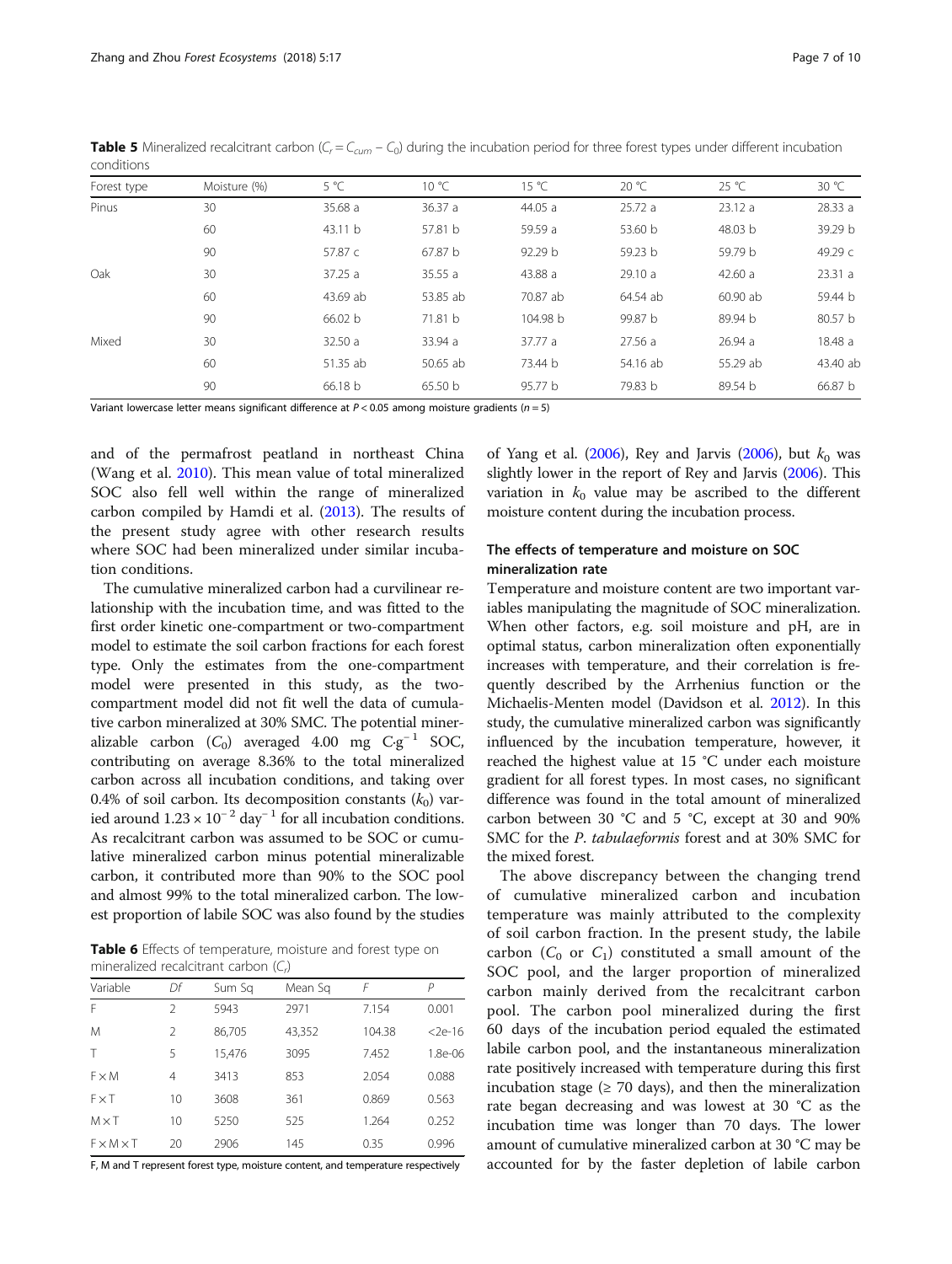| Forest type     | Moisture (%) | $5^{\circ}$ C | 10 °C    | 15 °C     | 20 °C    | 25 °C    | 30 °C    |
|-----------------|--------------|---------------|----------|-----------|----------|----------|----------|
| Pinus           | 30           | 89.70 a       | 90.67a   | 91.49 a   | 86.72 a  | 85.83 a  | 88.18 a  |
|                 | 60           | 91.66 b       | 93.33 ab | 93.61 b   | 93.21 b  | 92.72 b  | 91.39 b  |
|                 | 90           | 93.28 b       | 94.14 b  | 95.27 $c$ | 93.80 b  | 93.81 b  | 92.92 b  |
| Oak<br>30<br>60 |              | 89.88 a       | 89.17 a  | 91.16a    | 88.56 a  | 90.81a   | 86.40 a  |
|                 |              | 91.56 ab      | 92.89 b  | 94.07 ab  | 93.21 b  | 93.19 ab | 93.56 b  |
|                 | 90           | 93.68 b       | 94.41 b  | 95.49 b   | 95.17 b  | 95.23 b  | 94.68 b  |
| Mixed           | 30           | 85.19 a       | 88.27 a  | 89.27 a   | 86.56 a  | 83.62a   | 79.70 a  |
|                 | 60           | 92.08 ab      | 92.68 b  | 94.10 ab  | 92.45 ab | 92.90 ab | 91.42 ab |
|                 | 90           | 93.80 b       | 93.82 b  | 95.40 b   | 94.41 b  | 94.83 b  | 93.81 b  |

<span id="page-7-0"></span>**Table 7** Contribution (%) of recalcitrant carbon (C<sub>c</sub>) to cumulative mineralized carbon (C<sub>cum</sub>)

Variant lowercase letter means significant difference at  $P < 0.05$  among moisture gradients (n = 5)

during the prior incubation stage and the difficult availability of recalcitrant carbon at the late incubation stage. The reason for carbon mineralization keeping a higher value at 15 °C was mainly because the mean annual temperature fluctuates around 15 °C in this study area, and because microbial organisms will maintain a higher activity for a longer period at this temperature gradient.

The soil moisture content significantly increased carbon mineralization in the present incubation experiment. Unlike the effect of temperature, the highest moisture content, i.e. 90% SMC, led to the largest amount of cumulative mineralized carbon for all forest types. Soil moisture not only ameliorated the dormant status of microbes, but also increased the dissolution of organic or mineral resources, which in turn supplied a large quantity of substrate to microbial decomposition (Rey et al. [2005](#page-9-0); Demoling et al. [2007\)](#page-8-0). Although 60% SMC was suggested to be optimal for microbial activity (Howard and Howard [1993\)](#page-8-0), the higher proportion of sandy particulate modified the aeration of incubating soil samples (Rasmussen et al. [2006](#page-9-0)), but still promoted the SOC mineralization at 90% SMC.

# The effects of forest type and soil properties on SOC mineralization

Forest type is a great biotic manipulator in regulating the turnover of soil organic matter via the quantity and quality of litter input or through the modification of soil biophysical properties. Cellulose and lignin constitute the largest composition of forest ecosystem production, and are the primary determinants of SOM quality and

microbial decomposition (Rasmussen et al. [2006;](#page-9-0) Rey et al. [2008\)](#page-9-0). Generally, the broadleaf forest has a litter production of high quality and quantity, which enhances soil physicochemical properties. In our study, the Q. wutaishanica forest had a higher SOC ant TN content and lower soil bulk density than the P. tabulaeformis forest. Using the data of the measured soil characteristics and the cumulative mineralized carbon, the canonical correspondence analysis indicated that carbon mineralization was significantly influenced by SOC, soil pH, soil microbial biomass nitrogen, and soil bulk density. However, soil bulk density had a negative effect on carbon mineralization along the first CCA axis.

The proportion of labile and recalcitrant carbon specifies the quality of SOC, which determines the magnitude of SOC decomposition. The low quality SOC with more recalcitrant carbon needs a longer time to turnover (Leifeld and Führer [2005](#page-9-0)). Soil bulk density has a negative correlation with soil organic carbon content, and reflects the mineral soil percentage in the soil regime, the higher its value the slower the carbon mineralization. The change of soil microbial biomass nitrogen may represent the transition of microbial community composition and the substrate use strategy. After the depletion of labile carbon during the first weeks, microbial activity turned to be C-constrained (Demoling et al. [2007](#page-8-0)). The K-strategist bacteria decomposing recalcitrant carbon (Fontaine et al. [2003\)](#page-8-0) or the fungi using N-rich SOM would become predominant in the microbial community during the late stage of the incubation period (Boberg et al. [2010](#page-8-0)). Soil pH not only

Table 8 Soil biophysical characteristics for three forest types

| Forest type             | $SOC$ (q $kg^{-1}$ ) | $TN$ (q $kq^{-1}$ ) | C:N     | SMBC (mg·g <sup>-1</sup> SOC) | SMBN ( $mqq^{-1}$ TN) | pH     | SBD $(\text{q}\cdot\text{cm}^{-3})$ |
|-------------------------|----------------------|---------------------|---------|-------------------------------|-----------------------|--------|-------------------------------------|
| P. tabulaeformis forest | 17.80 a              | .46 a               | 12.13 a | 50.77 a                       | 60.91 a               | 5.98 a | 1.11 b                              |
| O. wutaishanica forest  | 33.90 h              | 2.79 b              | 12.05 a | 26.97a                        | 38.48 a               | 6.16a  | 0.99a                               |
| Mixed forest            | 28.63 ab             | 2.22ab              | 2.66a   | 36.63a                        | 59.75 a               | 5.96 a | 0.94a                               |

Variant lowercase letter means significant difference at  $P < 0.05$  among moisture gradients ( $n = 5$ )

SOC soil organic carbon, TN total nitrogen content, SMBC soil microbial biomass carbon, SMBN soil microbial biomass nitrogen, SBD soil bulk density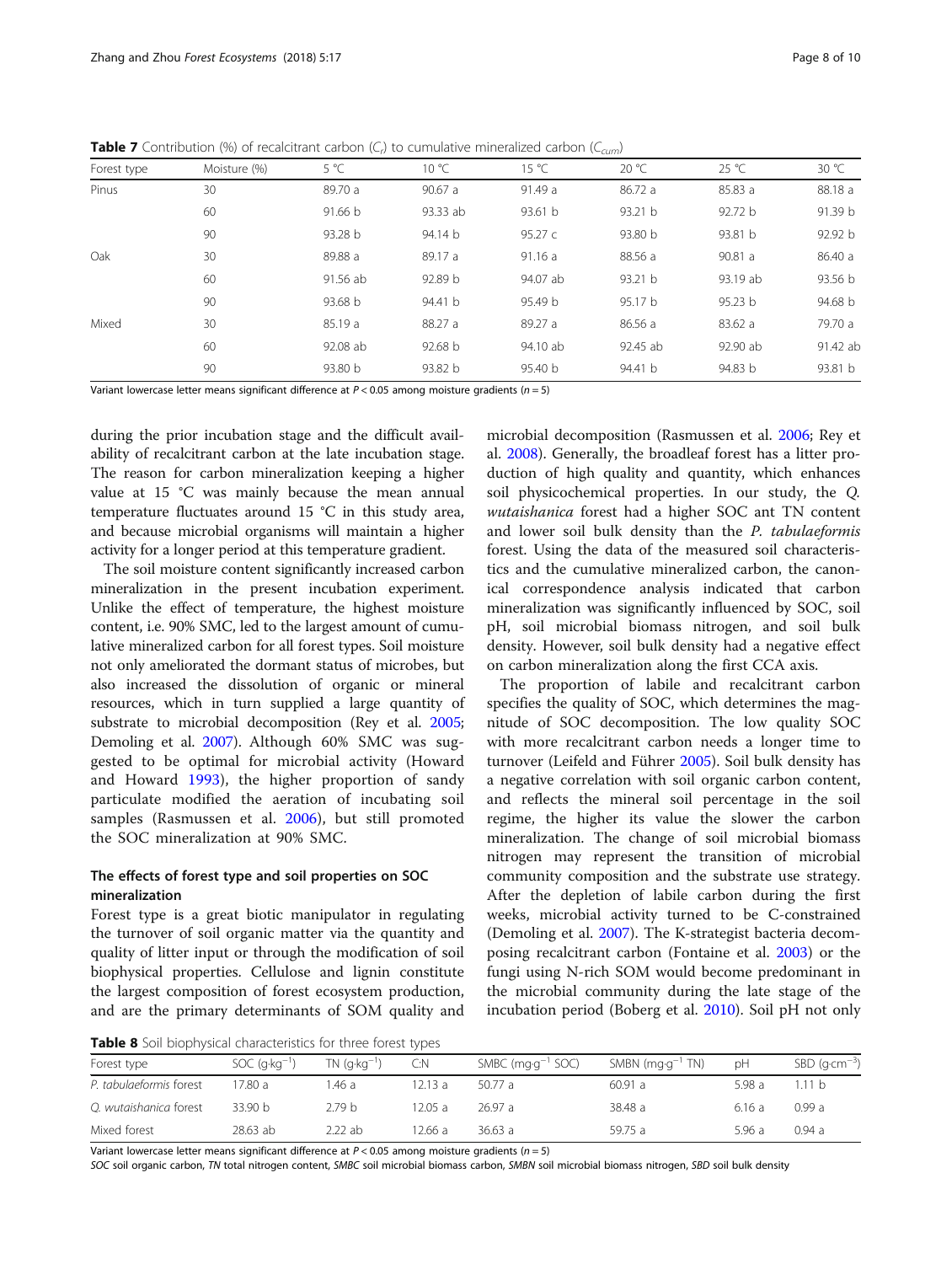<span id="page-8-0"></span>

modulates the soil micro-environment and microbial community composition (Strickland and Rousk [2010](#page-9-0)), but also governs the breakdown processes of SOC decomposition (Riffaldi et al. [1996](#page-9-0)). The soil mineralization process including the adsorption of SOC by colloids and the substitution between different multivalent cations within organo-mineral complexes (Yuan et al. [2000](#page-9-0); Rasmussen et al. [2006\)](#page-9-0) is greatly influenced by soil pH, which ultimately controlled the availability of recalcitrant carbon in the late incubation stage of our experiment.

## Conclusions

SOC mineralization was significantly influenced by forest type, incubation temperature and soil moisture content, and reached the highest value for the Q. wutaishanica forest under the incubation condition at 15 °C and 90% soil moisture content. The amount of mineralized SOC slightly increased with soil moisture content and had a parabolic correlationship with the incubation temperature. The simulation results of the first-order kinetic two-compartment model indicated that more than 80% of mineralized SOC derived from the recalcitrant pool of soil organic matter for the temperate forests of northern China.

# Additional files

[Additional file 1:](https://doi.org/10.1186/s40663-018-0137-z) Labile carbon pool and decomposition constants estimated by a two-compartment modelunder different incbuation conditions for three forest types. (DOC 54 kb)

[Additional file 2:](https://doi.org/10.1186/s40663-018-0137-z) Raw data for mineralized SOC during a given incubation period under different conditions for three forest types. (DOCX 27 kb)

#### Abbreviations

C: Carbon; Co: Potential mineralizable carbon; CCA: Canonical correspondence analysis; C<sub>cum</sub>: Cumulative mineralized SOC; C<sub>i</sub>: Mineralized recalcitrant carbon; DOC: Dissolved organic carbon; SBD: Soil bulk density; SMBC: Soil microbial biomass carbon content; SMBN: Soil microbial biomass nitrogen content; SMC: Soil moisture content; SOC: Soil organic carbon; TN: Total nitrogen content; WHC: Water holding capacity

#### Acknowledgements

We would like to thank Chao Guo, Meili Xu and Yi Yu for their assistance with field sampling and soil sample analysis, and we are very grateful to Xiangping Wang, Chunyu Zhang and Quansheng Chen for their advice in using R software. Special acknowledgement is extended to the Key Laboratory of Ecosystem Network Observation and Modeling (CAS) for the permit of laboratory incubation of SOC mineralization. We greatly appreciate the two anonymous reviewers for their constructive advice.

#### Funding

This research was financially supported by the Fundamental Research Funds for the Central Universities (Grant No.YX2014-10) and the Normal Sustainability Fund for the Taiyueshan Long-Term Forest Ecology Research Station (2017-LYPT-DW-148).

#### Availability of data and materials

All raw data are provided in the Additional files.

#### Authors' contributions

HZ carried out the field investigations, analyzed the soil samples in the laboratory, and performed the statistical analysis. ZZ designed the experiment and drafted this manuscript. Both authors agreed to this submission.

#### Competing interests

The authors declare that they have no competing interests.

#### Received: 5 January 2018 Accepted: 13 February 2018 Published online: 14 March 2018

#### References

- Andrén O, Paustian K (1987) Barley straw decomposition in the field: a comparison of models. Ecology 68:1190–1200
- Boberg JB, Finlay RD, Stenlid J, Lindahl BD (2010) Fungal C translocation restricts N-mineralization in heterogeneous environments. Funct Ecol 24:454–459
- Davidson EA, Samanta S, Caramori AA, Savage K (2012) The dual Arrhenius and Michaelis-Menten kinetics model for decomposition of soil organic matter at hourly to seasonal time scales. Globe Change Biol 18:371–384
- Demoling F, Figueroa D, Bååth E (2007) Comparison of factors limiting bacterial growth in different soils. Soil Biol Biochem 39:2485–2495
- Fang C, Smith P, Moncrieff JB, Smith JU (2005) Similar response of labile and resistant soil organic matter pools to changes in temperature. Nature 433:57–59
- Fissore C, Giardina CP, Kolka RK, Trettin CC, King GM, Jurgensen MF, Barton CD, Mcdowell SD (2008) Temperature and vegetation effects on soil organic carbon quality along a forested mean annual temperature gradient in North America. Globe Change Biol 14:193–205
- Fontaine S, Mariotti A, Abbadie L (2003) The priming effect of organic matter: a question of microbial competition? Soil Biol Biochem 35:837–843
- Gallaher RN, Weldon CO, Boswell FC (1976) A semiautomated procedure for total nitrogen in plant and soil samples. Soil Sci Soc Am J 40:887–889
- Giardina CP, Ryan MG (2000) Evidence that decomposition rates of organic carbon in mineral soil do not vary with temperature. Nature 404:858–861
- Hamdi S, Moyano F, Sall S, Bernoux M, Chevallier T (2013) Synthesis analysis of the temperature sensitivity of soil respiration from laboratory studies in relation to incubation methods and soil conditions. Soil Biol Biochem 58:115–126
- He N, Wang R, Gao Y, Dai J, Wen X, Yu G (2013) Changes in the temperature sensitivity of SOM decomposition with grassland succession: implications for soil C sequestration. Ecol Evol 3:5045–5054
- Howard DM, Howard PJA (1993) Relationships between CO<sub>2</sub> evolution, moisturecontent and temperature for a range of soil types. Soil Biol Biochem 25:1537–1546